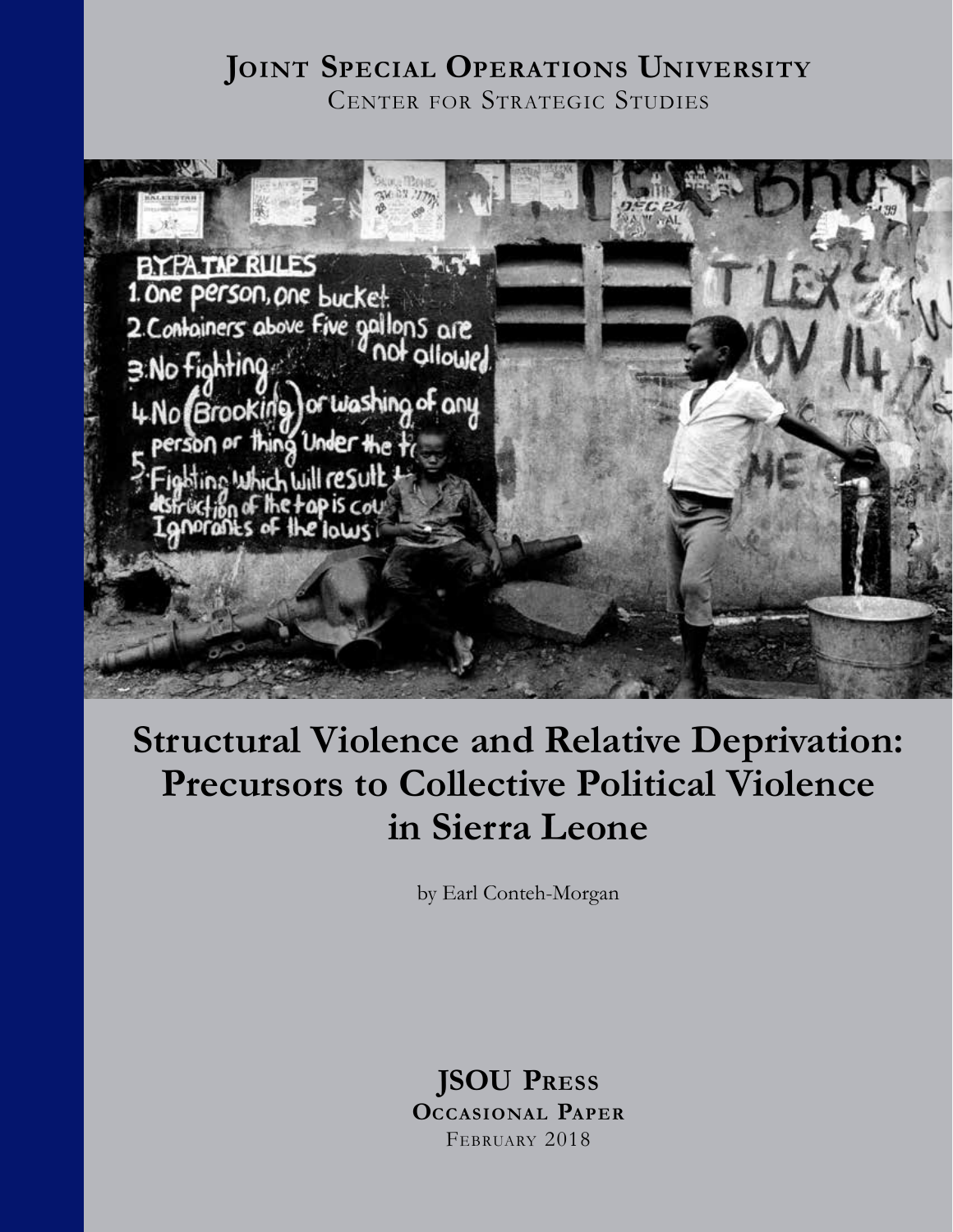**On the cover:** In 1999 war torn Sierra Leone, where the forces of the Revolutionary United Front (RUF) and the rebels of the Armed Forces Revolutionary Council (AFRC) oppose government troops and Civil Defense Forces also known as Kamajors, two boys fill a water bucket at a community water tap in Brookfields, a poor neighborhood in Freetown.

PHOTO BY TEUN VOETEN/SIPA PRESS/NEWSCOM.

The views expressed in this publication are entirely those of the author and do not necessarily reflect the views, policy or position of the United States Government, Department of Defense, United States Special Operations Command, or the Joint Special Operations University.

Authors are granted academic freedom provided their work does not disclose classified information, jeopardize operations security, or misrepresent official U.S. policy. Such academic freedom empowers authors to offer new and sometimes controversial perspectives in the interest of furthering debate on key issues.

This work was cleared for public release; distribution is unlimited.

**JSOU Press Publications are available for download at: http://jsou.libguides.com/jsoupublications.**

> ISSN 2572-9020 (print) ISSN 2572-9039 (online)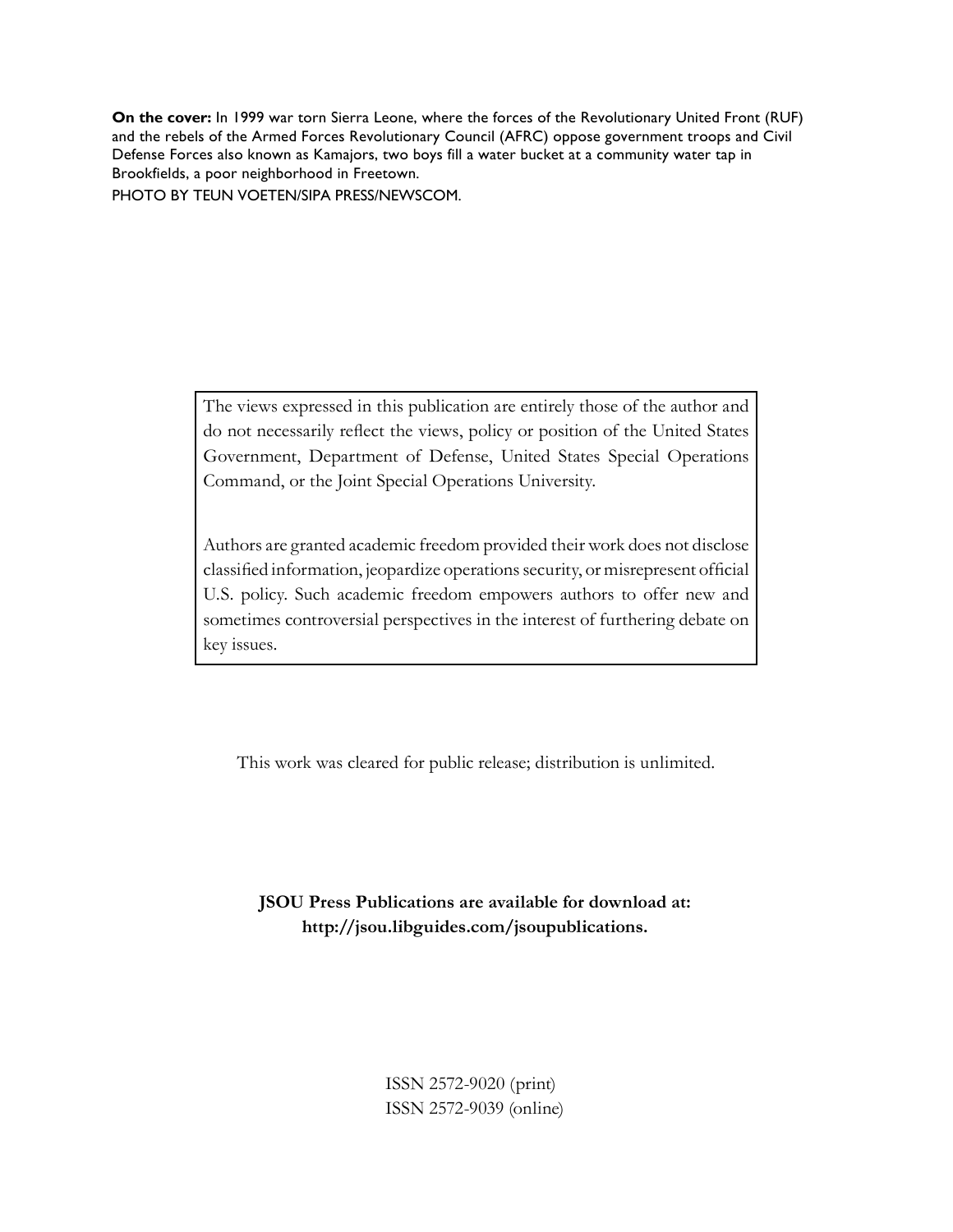### About the Author



Dr. Earl Conteh-Morgan is currently a professor of international studies, and director of graduate studies, government and international affairs at the University of South Florida, where he previously served as a visiting, and then assistant, professor at the university. He was awarded a Senior Research Fellowship to the Alfred Nobel Institute in Oslo, Norway.

He has authored eight books and contributed articles to a wide variety of magazines and professional journals, including the *International Journal of Peace* and the *Journal of African Policy Studies*. He has written papers for a multitude of conferences including the Convention of the International Studies Association and the International Peace Research Institute in Oslo, Norway. He has chaired several panels such as Peacebuilding and Post-Conflict Reconstruction at the International Studies Association. He occasionally consults for the media, the World Bank, the U.S. State Department, and various nongovernmental organizations.

Dr. Conteh-Morgan earned his Ph.D. from Northwestern University in Evanston, IL, in 1984. In addition to receiving master's degrees from both Northwestern University and Ohio University in Athens, Ohio, he received a bachelor's and a Diploma of Education from the University of Sierra Leone in Freetown, Sierra Leone. He speaks fluent French.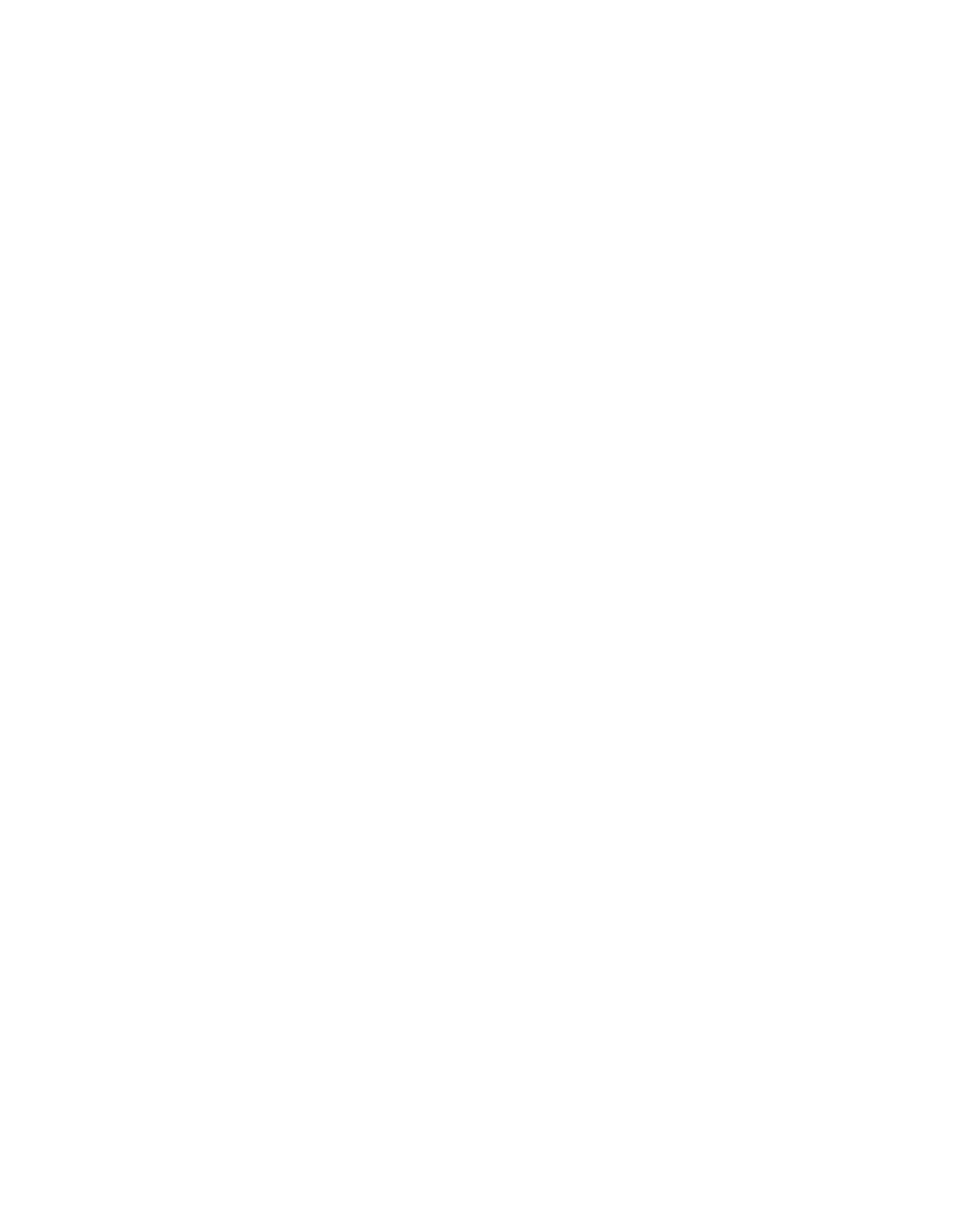## Structural Violence and Relative Deprivation: PRECURSORS TO COLLECTIVE POLITICAL VIOLENCE IN SIERRA LEONE

After more than five decades of independence in many Sub-Saharan African states, the widespread lack of basic human needs is still pervasive, permeative, permanent, and visible in the region. In particular, insecurities are endemic in the areas of food, health, politics, and income, among others. The objective of this analysis is to examine how the combination of structural violence and relative deprivation are associated with and/or were predictors of civil strife in Sierra Leone between 1991 and 2002. In other words, the focus is on analyzing one key question: In what ways did structural violence deepen insecurities and intensify relative deprivation in Sierra Leone and contribute to civil war? The presence of human insecurities of food, health, politics, community, environment, and individual mean that violence can be both psychological and physical, and result in not just relative deprivation but in abject poverty thereby destroying human securities that are essential for a stable national political economy.<sup>1</sup> In other words, inherent in structural violence is psychological harm, political and economic deprivation due to corrupt and insensitive political-economic and sociocultural structures.<sup>2</sup> In other words, as is the case in many war-ravaged countries, it is frustration and anger associated with institutional policies or governmental actions that eventually contribute to the eruption of ethnic bloodletting.

#### **Structural Violence: Theoretical Grounding and Conceptual Clarification**

The notion of structural violence comprises both physically violent acts/events and psychologically harmful acts. The violence is not necessarily intentional and /or visible use of force, but the violence is often "invisible," taken for granted, or ignored.<sup>3</sup> Some examples of structural violence are: food insecurity (defined as having no access to adequate food); government oppression; living on less than \$1 a day; lack of adequate housing; or lack of access to clean water. In structural violence, there is a tendency to de-emphasize the realities of poverty, sickness, hunger, or a short life expectancy.<sup>4</sup> These ills of society are ignored, or seen as normal, and breed a tendency to blame the victim by branding the poor as lazy. In many developing countries, governments do not provide any welfare for their

<sup>1.</sup> "Human Development Report" United Nations Development Programme, (New York: Oxford University Press for the United Nations Development Programme (UNDP), 1994).

<sup>2.</sup> Johan Galtung, *Peace by Peaceful Means: Peace and Conflict Development and Civilization* (London: Prio/Sage, 1996); and J. Salvage, K. Melf, and I. Sandoy (eds), *Structural Violence and the Underlying Causes of Violent Conflict* (London: Medact, 2012). 3. Paul Farmer, "An Anthropology of Structural Violence," *Current Anthropolog y* 45, no. 3 (June 2004): 305–325.

<sup>4.</sup> Nancy Scheper-Hughes, "Dangerous and Endangered Youth: Social Structures and Determinants of Violence," *Annals of the New York Academy of Sciences* 1036, (January 2005): 13–46.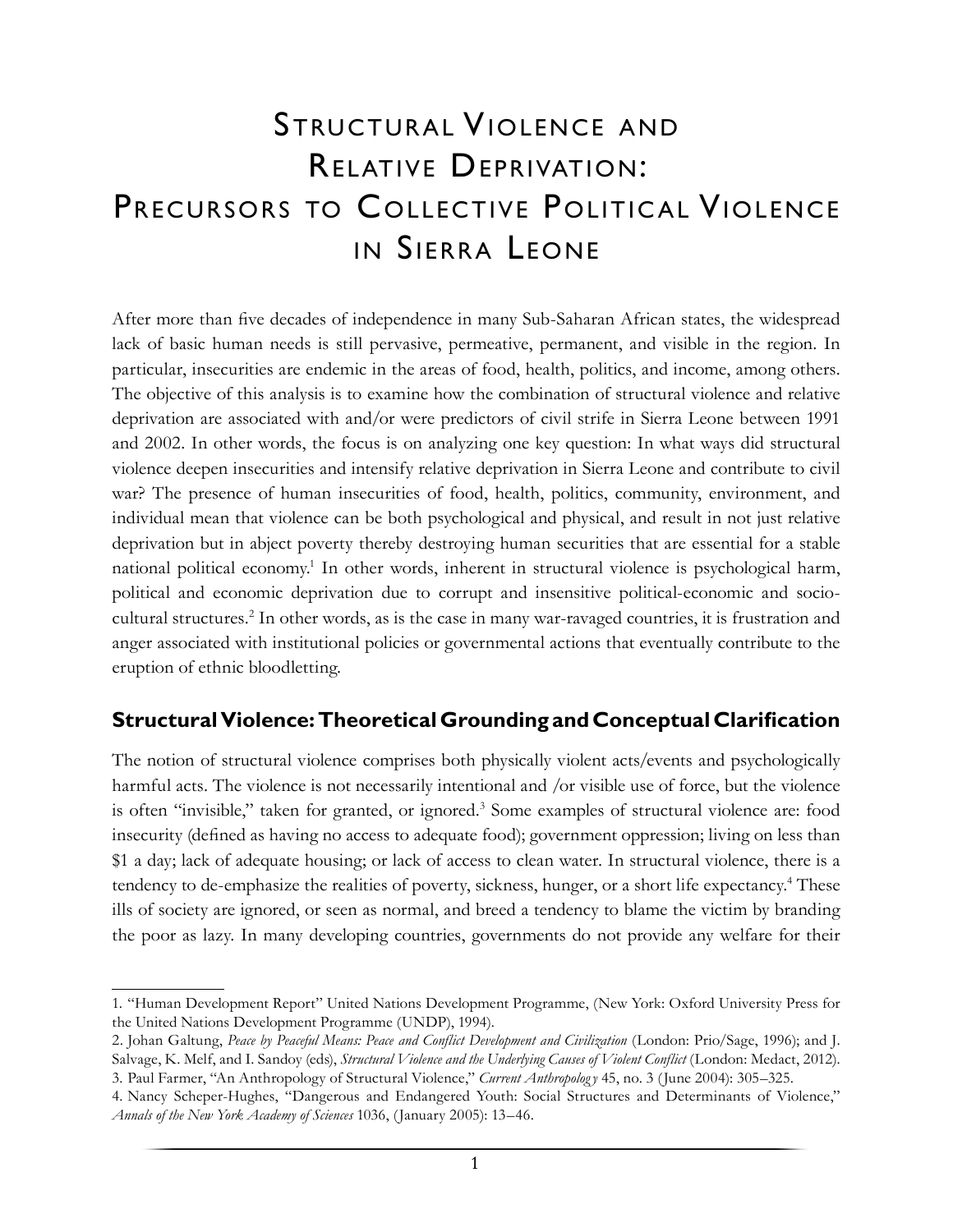poor. This can be demoralizing, especially for the youth, who view the future as bleak and devoid of any work or educational opportunities.

Structural violence as a concept underscores the realities of the human misery associated with inequality and disability. Some premature or early deaths can be linked to systems, institutions, policies, and institutionalized socio-cultural behaviors which meet some groups or people's needs and rights but deprive others of those same needs and rights.<sup>5</sup> One of the consequences of structural violence is the creation and perpetuation of negative relationships that could eventually degenerate into rebellions, civil wars, or other forms of national destabilization or societal destruction. In fact, the effects of structural violence have been linked to terrorism, revolutions, *coups d'état*, and internal wars. These are many types of secondary violence within society that take place simultaneously with elevated crime rates, interpersonal violence, domestic violence, and rape.

In structural violence, the narratives surrounding human insecurities of food, health, politics, the environment, the individual, the community, and income are reframed into issues of violence that can destroy a nation-state. Such violence can debilitate a society resulting in higher levels of selfdestruction manifested in alcohol abuse, drug abuse, suicide and depression, among others. Structural violence produces secondary violence at three levels: self-destruction at the individual personal level manifested in drug abuse, alcohol abuse, depression and even suicide; community destruction such as higher levels of crime and interpersonal violence; and national destruction as in riots, civil wars, or terrorism.<sup>6</sup> One could even argue that widespread and intense structural violence could result in international destruction such as wars among states, or the spillover of civil wars to neighboring states. Stated differently, this means that structural violence which is associated with civil wars has an ascending order of scope of violence beginning with the individual, to the community, and then national or even international levels.

Structural violence emphasizes social exclusion, poverty, and marginalization of the poor. Historically, structural violence could be traced to development changes inherent in socio-economic, political, and cultural domains.<sup>7</sup> Industrialization resulted in the marginalization, exclusion, and political oppression of many groups, countries, and communities, and the destruction of many environments. Modernization or industrialization has produced two contradictory outcomes: elevated lifestyles of many while also destroying, or putting at risk the security of many others. In some societies basic human needs such as food and healthcare and adequate housing are not considered a human right. Some societies by their institutions, policies, or cultural systems perpetuate structural violence. One of the key reasons, if not the main one, is governmental corruption in state institutions which satisfy needs of some groups at the expense of the needs of other groups. Over time, corruption in public life becomes a way of life. Since an integral aspect of national governments is to craft development plans and policies, some policies by their very nature produce winners and losers, which add to the pool of the marginalized, hungry, poor, or those without access to adequate food, income,

<sup>5.</sup> John P. Lederach, *Preparing for Peace: Conflict Transformation across Cultures* (New York: Syracuse University Press, 1996).

<sup>6.</sup> Lisa Schrich, *The Little Book of Strategic Peacebuilding* (Intercourse, PA: Good Books, 2004).

<sup>7.</sup> G. Kitching, *Development and Underdevelopment in Historical Perspective* (London: Routledge, 1989).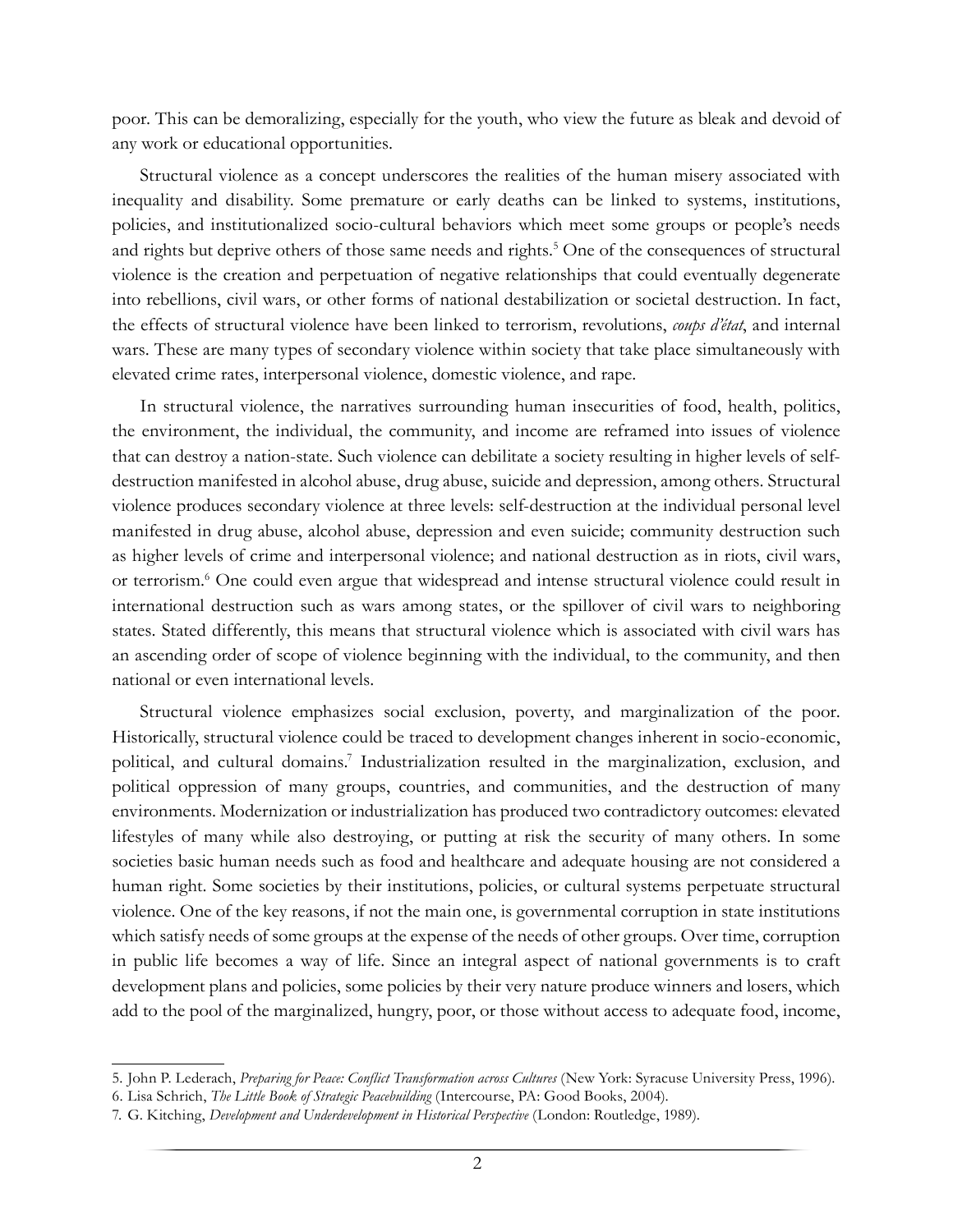or health care.<sup>8</sup> Policies in many countries may result in increased insecurity for some individuals or groups instead of alleviating the effects of structural violence. In conclusion, all states pursue development as a goal. The problem is many aspects of development produce structural violence

which in turn generate physical violence or civil strife because they produce intolerable inequalities that intensify and become pervasive. Inequalities become unbearable when basic human needs are out of reach for most members of society. When access to food in particular is difficult, it breeds intense misery which in turn could produce revolt. This condition quickly can become a powder keg for national stability, when coupled with a government incapable of managing

*Inequalities become unbearable when basic human needs are out of reach for most members of society.*

its infrastructure by easing the problems of transportation, healthcare, access to education, and the delivery of other essential services, such as electricity, garbage collection, and water supply.

#### **From Structural Violence to Relative Deprivation**

There is a strong connection between the negative effects (structural violence) of state institutions in many developing countries and feelings of relative deprivation in individuals, and groups in society. The various patterns of relative deprivation—decremental, aspirational, and progressive—for Gurr<sup>9</sup> determine the magnitude of frustration and anger throughout a populace and serve to generate violence in society. Generally, relative deprivation is comprised of:

- 1. A standard of comparison. It is this standard of comparison that governs individual action.
- 2. Standards of comparison range from the perceived state of some social unit or group.
- 3. Involves the group's view of a specific reference group perceived as either rivals, similar to their group, or based on some other value.<sup>10</sup>
- 4. The standard for comparison lies strictly within the group's or individual's state of mind or psychic world.
- 5. The fact that relative deprivation also has a temporal dimension that is the level of relative deprivation (want-get gap) changes with time and in relation to some level of expectation.<sup>11</sup>

In Decremental Relative Deprivation (DRD) individuals are angered because of the loss of what they previously had or thought they could have. Such a situation arises when wants stagnate while means or capabilities are perceived to decline. People then experience relative deprivation in relation to their past condition.

Factors responsible for DRD are:

<sup>8.</sup> J. Seabrook, *Victims of Development: Resistance and Alternatives* (London: Verso, 1993).

<sup>9.</sup> T.R. Gurr, *Why Men Rebel* (Princeton: Princeton University Press, 1970); T.R. Gurr, *Why Men Rebel* (Paradigm Publishers/Routledge, 2011).

<sup>10.</sup> Gurr, *Why Men Rebel*.

<sup>11.</sup> J.C. Davis, "Towards a Theory of Revolution," *American Sociological Review* 27, (1962): 5–19; Gurr, *Why Men Rebel*; and W.G. Runciman, *Relative Deprivation and Social Justice* (Berkeley: University of California Press, 1969).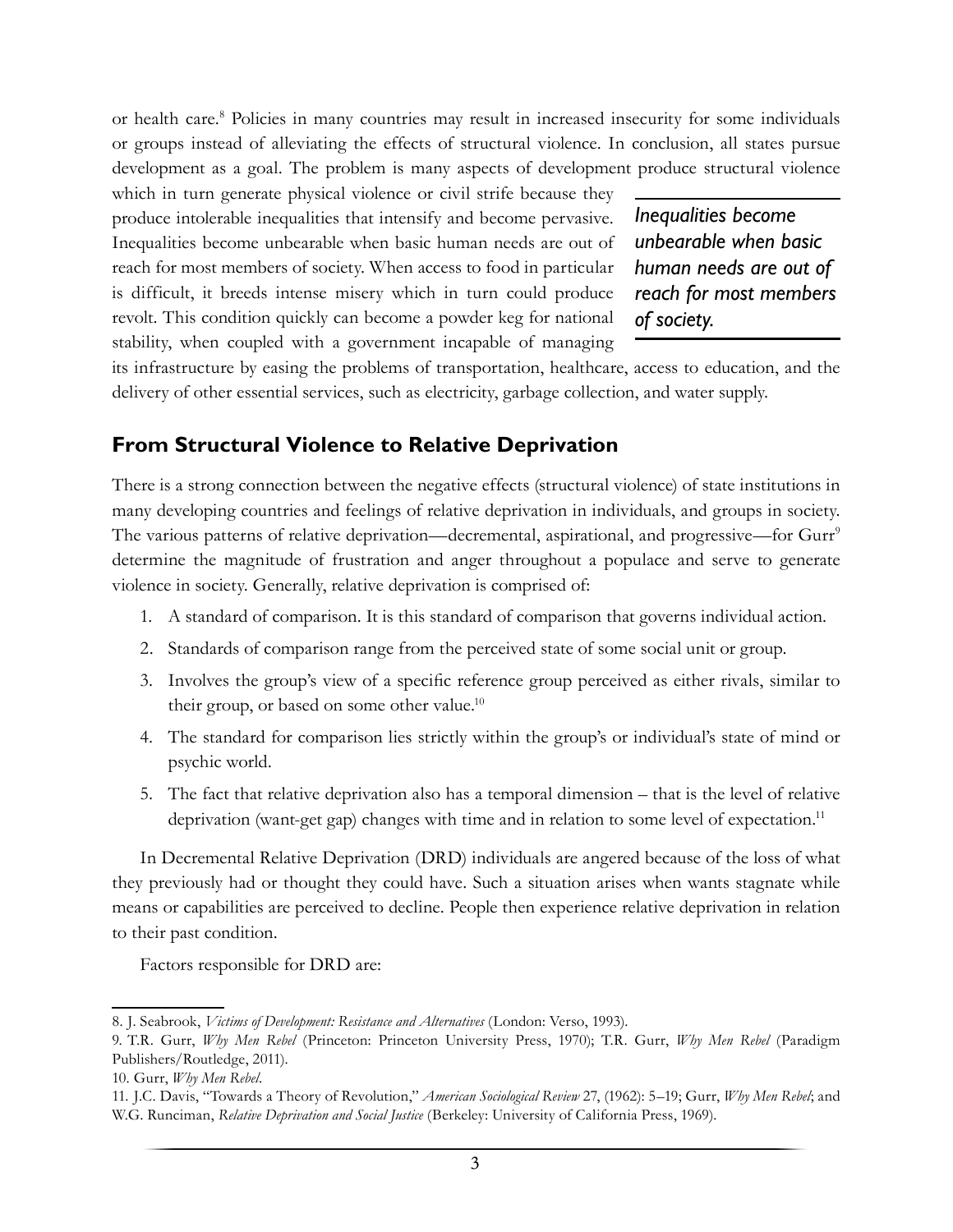- 1. Declining production of material goods in society
- 2. Deteriorating security or value system in a society
- 3. Disproportionate tax burdens on one class in relation to others
- 4. Declining employment opportunities for a particular group in society
- 5. Psychic displacement of people who migrate from rural to urban settings.<sup>12</sup>

Aspirational Relative Deprivation (ARD) means or capabilities remain relatively constant while expectations (wants, aspirations) increase. Groups or individuals may be simply expecting or demanding more material goods, a better political order and system of justice, or new values (e.g. political participation, or equality with other groups) already enjoyed by others.

Progressive Relative Deprivation (PRD) refers to "a substantial and simultaneous increase in expectations and decrease in capabilities."13 In other words, collective political violence is more likely to erupt when a prolonged period of actual economic and social development is followed by a short period of abrupt economic decline.

PRD is:

- 1. A special case of ARD because the long improvement in an individual's condition produces expectations of continued improvement.
- 2. When people are afraid that what they have accumulated over the years will be lost overnight.
- 3. Due to economic depression in a growing booming economy.
- 4. Occurs in a society experiencing modernization within a context of rigid political and economic structures.

These psychological theories are commonplace arguments that simply say, "When people are pushed too far, they revolt," or, "Misery breeds revolt," or, "People strike back when trampled upon." Relative deprivation theories argue that the rise of popular protest is an inevitable outcome or response to unfulfilled expectations and unfair treatment.

However, for frustration and anger stemming from relative deprivation to be transformed into rebellion it has to be politicized.

#### **The Sierra Leone Civil War**

The author argues in this analysis that Sierra Leone was plagued by structural violence and it was this condition that then contributed to a severe case of relative deprivation which in turn sparked the civil war that lasted from 1991 to 2002. First, since the early post-colonial regime of Prime Minister Milton Margai and later his brother Albert Margai, in the 1960s corrupt practices by the political elite focused

<sup>12.</sup> T.R. Gurr, *Why Men Rebel*, 2011, 53.

<sup>13.</sup> William Reno, *Corruption and State Politics in Sierra Leone* (New York: Cambridge University Press, 1995).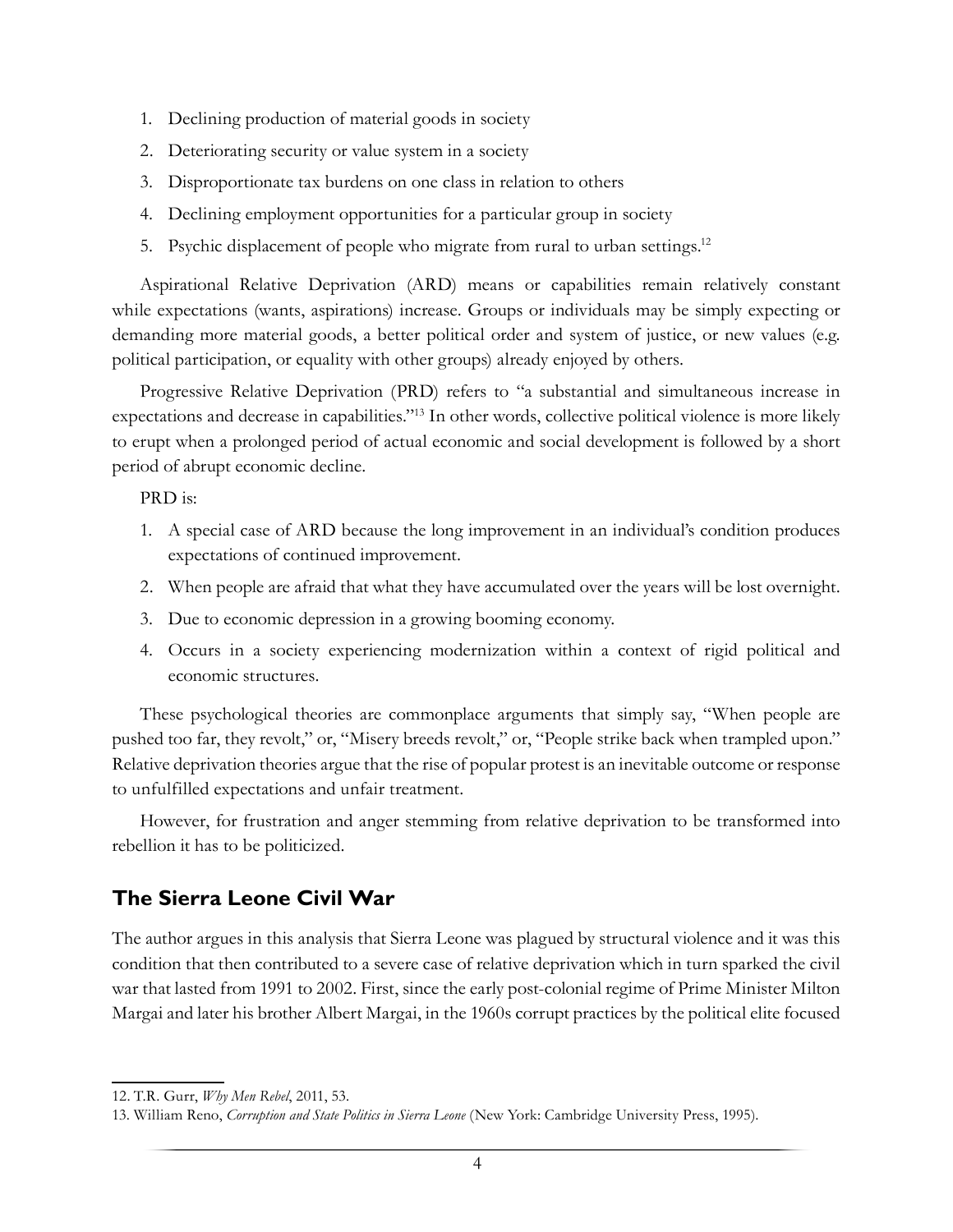on self-enrichment had begun.14 By the 1970s the Siaka Stevens regime institutionalized these corrupt practices and introduced political co-optation of the opposition enhanced by an alliance of a oneparty regime where the ruling party and the army were in active cooperation. At the same time there was a surge in the informal market economy due to smuggling, corruption, and embezzlement of state resources. This became the principal instrument for extracting resources, organizing production, and distributing access to politicians for economic opportunity. It became the perennial effort by the elite to maintain the loyalties of supporters and co-opt any opposition.15 The result was that formal state institutions that should directly be involved in development were starved of resources necessary for national development. For instance, the diamond industry which is the greatest source of national revenue, was transformed into an integral part of the informal economy. This accelerated the smuggling of diamonds thereby contributing to the worsening of economic conditions despite increased extraction of diamonds. In the agricultural sector, the state and farmers lost further revenue from the falling producer prices in the 1970s and 1980s. The corruption within state institutions translated into redistribution of resources mostly to political supporters. Jobs were often selectively provided thereby marginalizing many citizens who were not well-connected to the incumbent All Peoples Congress (APC) regime.

As a result of the widespread corruption in government, by 1973 the budgets of the public sector strained to meet current expenses, as well as debts incurred by past governments. By the early 1980s, the great expectations that accompanied the early years of the APC regime had been transformed into disenchantment.<sup>16</sup> Complaints about government corruption and increasing misery within society were pervasive. Moreover, by this time, bribery, nepotism, financial peculation (embezzlement) had become institutionalized and contributed greatly to the underdevelopment of the state and intensified the level of personal and group insecurities especially in the areas of food and healthcare. The pervasive corrupt practices in state and society contributed directly to the deterioration of state institutions like the judiciary, civil service, labor unions, chieftaincy, among other things. All this constituted remote factors that contributed to Sierra Leone's downward spiral into severe relative deprivation.

#### **Intermediate Factors of Civil War**

The immediate or intermediate factors that contributed to the country's descent into civil and state collapse were the further economic dislocation of the country directly related to the excessive national expenditure and debt incurred as a result of the 1980 hosting of the Organization of African Unity (OAU) Summit, which consumed almost all the state resources that should have been used for national development.<sup>17</sup> The hosting of the Summit did not in any way contribute to the country's national development. In fact, poor African countries that host such summits often suffer a loss of valuable

<sup>14.</sup> Sahr J. Kpundeh, *Politics and Corruption in Africa: A Case Study of Sierra Leone* (Lanham, MD: University Press of America, 1995).

<sup>15.</sup> Christopher Clapham (ed.), *Private Patronage and Public Power* (London: Frances Pinter, 1982).

<sup>16.</sup> A.B. Zack-Williams, "Sierra Leone: Crisis and Despair," *Review of African Political Economy* 49, (1990): 23–33.

<sup>17.</sup> Gorge O. Roberts, *The Anguish of Third World Independence: The Sierra Leone Experience* (Washington, D.C.: University Press of America, 1982).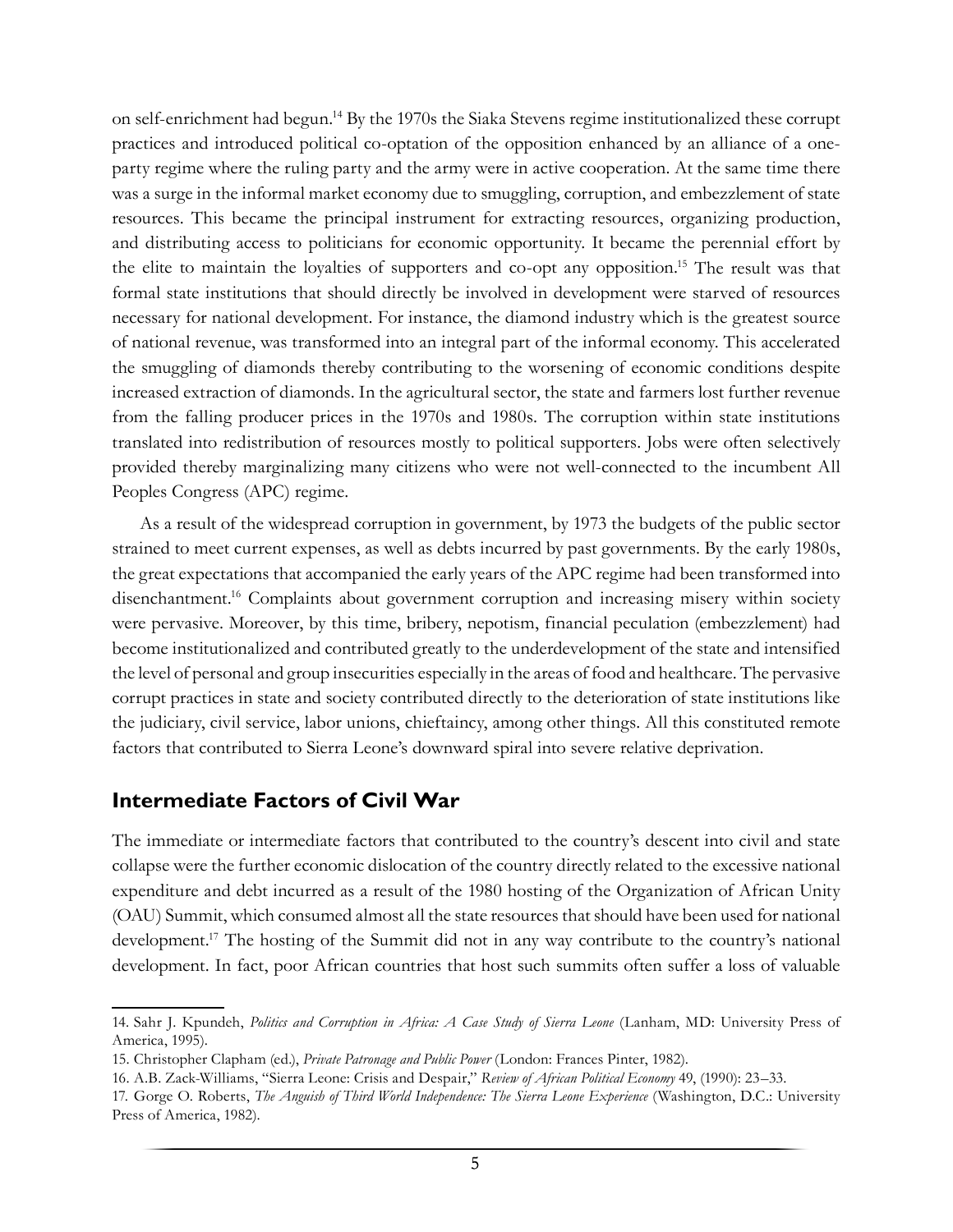resources for national development. This is contrary to the argument that it improves a country's potential for national development. In reality enormous sums of money are often expended to the detriment of the national budget. In the end such expenditures translate into a big sacrifice that the majority of citizens make to satisfy the desires of less than one percent of the population. However, in Sierra Leone, the political elite, especially President Siaka Stevens, defended the decision to host the meeting as one that would benefit the country because projects and infrastructure associated with the meeting would be permanent and therefore an addition to national development.18 The OAU village of 60 modern and well-equipped bungalows, the newly built hotels and the renovated ones, the new electric power units, as well as the conference center at the Bintumani Hotel, among many other so-called development projects did not in any way contribute to an increase in the gross national product of the country or add to the long-term growth to the national economy.19 Instead, the foreign participants and a few indigenous citizens benefited and reaped the financial gains of constructing the OAU projects.

Immediately following the summit, the masses continued to be hard hit by economic scarcity and escalating prices of basic commodities. Two years later in 1982, the APC regime was confronted with a serious lack of revenue. Infrastructure and public services were further affected. Roads became dilapidated, electricity was in short supply, garbage collection suffered, water supply was no longer regular, schools lacked facilities and supplies, hospitals and clinics suffered heavily, and salaries of public workers and officials were not paid regularly, among other problems associated with state failure and impending collapse.<sup>20</sup> The result of these negative developments was that more public officials were forced into deeper corruption such as the use of public equipment or resources for private profit. The consequence was unrestrained private enrichment by the powerful, further deterioration of the formal economy (because of the booming informal economy), the mounting debt burden and virtual collapse of many state institutions.

#### **Precipitating Factors of Civil War**

The very serious economic condition in the country impelled the APC government to turn to the International Monetary Fund (IMF) for help. But, because of the often negative effects of austerity measures required by the IMF, President Stevens did not go all the way with implementing the requirements called for by the IMF. He feared the IMF measures were so severe on human security that implementing them was tantamount to committing political suicide. When Joseph Momoh assumed the presidency in 1985, he announced sweeping reforms under the labels of "New Order" and "Constructive Nationalism."21 Unlike his predecessor, Momoh showed the political will to implement

<sup>18.</sup> Rashid Koroma, "Siaka Stevens; The Good, the Bad and the Ugly: How Much Did He Destroy Sierra Leone Politically and Economically?" www.thisissierraleone.com/.

<sup>19.</sup> Abdul K. Koroma, *Sierra Leone: Agony of a Nation* (Freetown: Andromeda Press, 1996).

<sup>20.</sup> C. Magbaily Fyle, "The State and the Provision of Social Services in Sierra Leone Since Independence, 1961–91," *Dakar: Codesria*, 1993.

<sup>21.</sup> David Fasholé Luke, "Continuity in Sierra Leone: From Stevens to Momoh," *Third World Quarterly* 10, no. 1 (1988): 67–78.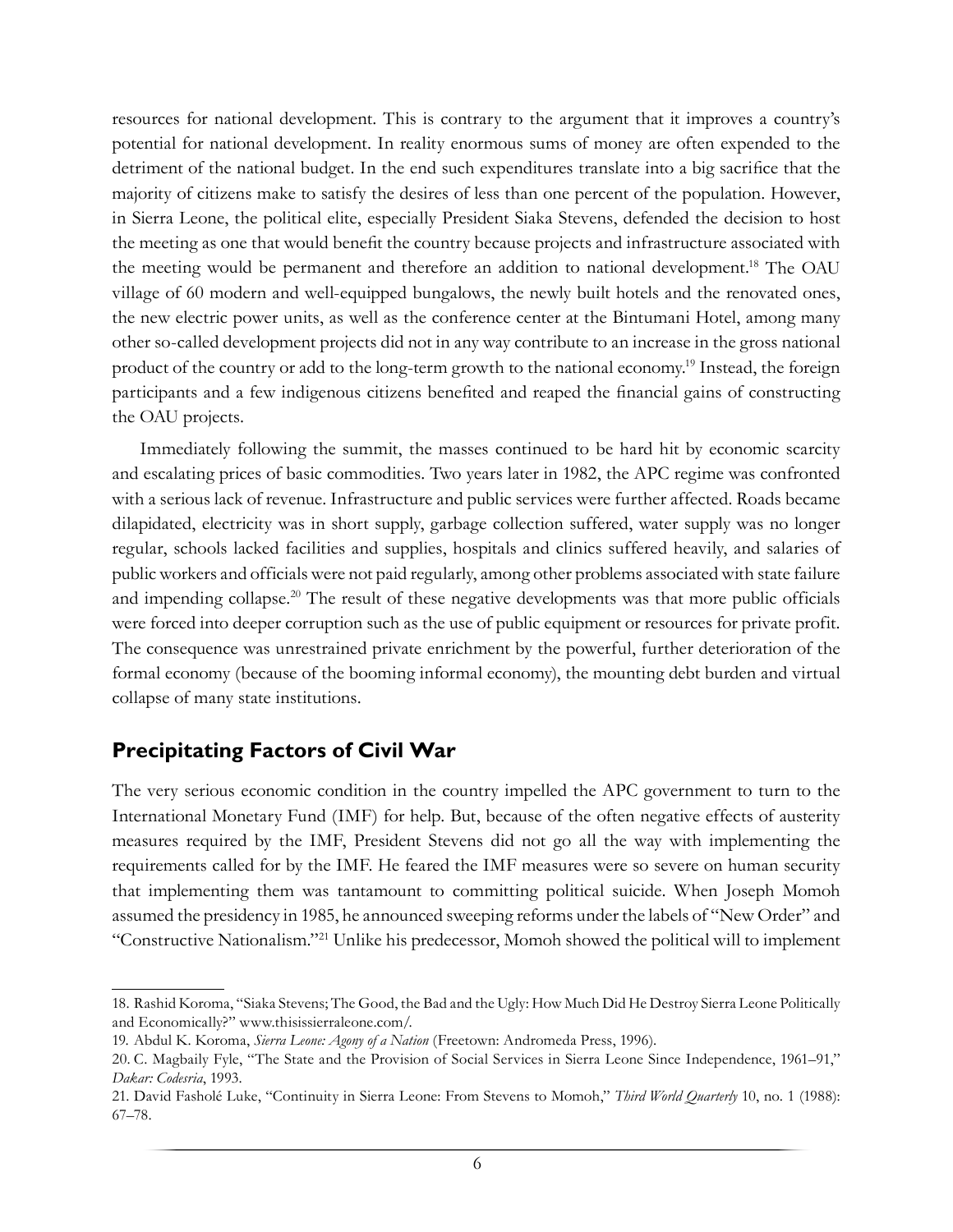IMF austerity measures that were supposed to include privatization of industries and governmentcontrolled investments, an open market to attract foreign investments, and more state willingness to collect domestic revenue. In particular, IMF prescriptions for Sierra Leone included removal of subsidies on essentials like rice—the staple food crop of Sierra Leone—as well as petroleum products. The IMF austerity measures went hand in hand with the determination by the Momoh regime to combat the underground economy based largely on diamond smuggling.

One detrimental effect of the IMF austerity measures was that by 1989-90, the end of subsidies caused the price of gasoline to jump to 300 percent and that of rice to 180 percent.<sup>22</sup> These effects, when coupled with the increasing inability of the state to pay wages and salaries, produced intense deprivation and suffering for those not well connected to President Momoh or the APC regime. While the IMF provided the funds needed for Momoh to continue running the state, there was not enough money or resources for political rewards, subsidies, or payment of salaries on a regular basis. Rewards were the instrument used to control dissent and check rebellion toward the president. This loss of state monopoly on wealth redistribution resulted in anarchy over competition and self-help for resources. The author believes that the political elite were preoccupied with extracting resources for their benefit and that of their families, and their immediate political supporters.

Sierra Leone as a weak political economy was very susceptible to the negative effects of IMF Structural Adjustment Policies (SAPs) demanded by the World Bank and the IMF as solutions to the dislocated national economy. It may not have been so much the austerity measures that had the harmful effects on society, but the manner in which they were implemented. The measures had the effect of "shock therapy," jolting society into intense relative deprivation.23 Sierra Leoneans lost their entitlements overnight, they experienced a sudden and sharp reversal of fortunes, and they had no means of achieving new "wants." All these experiences became associated with the galvanization of Sierra Leone society into violent action as a result of the politicization of frustration which became manifest in organized rebellion against the APC. The IMF made sure the underground economy in diamond mining was dismantled by calling for the privatizing of the mining industry. Designating a single private investor to manage the industry, it was argued, would eliminate the underground economy of smuggling. Complying with this IMF condition, the APC government authorized the Sierra Leone Army (SLA) to remove an estimated 30,000 illicit miners and traders from mining areas. This was significant because many Sierra Leoneans had flocked to mining areas in search of work.

The disruption of this large underground economy, combined with the displacement of miners, emboldened some to take action against the government and the SLA. Many of these displaced miners would later join forces with the Revolutionary United Front (RUF) rebel force in its war against the Sierra Leone government.<sup>24</sup> The ripple effect of dismantling the underground economy within the mining sector was significant because it was the country's largest and most lucrative source of economic activity. This meant that more people became deprived of economic sustenance, especially

<sup>22.</sup> *For Di People*, 5 November 1990, 1.

<sup>23.</sup> John Weeks, *Development Strateg y of the Economy of Sierra Leone* (London: Macmillan, 1993).

<sup>24.</sup> "Momoh's New World," *Africa Report* (July–August 1986): 32.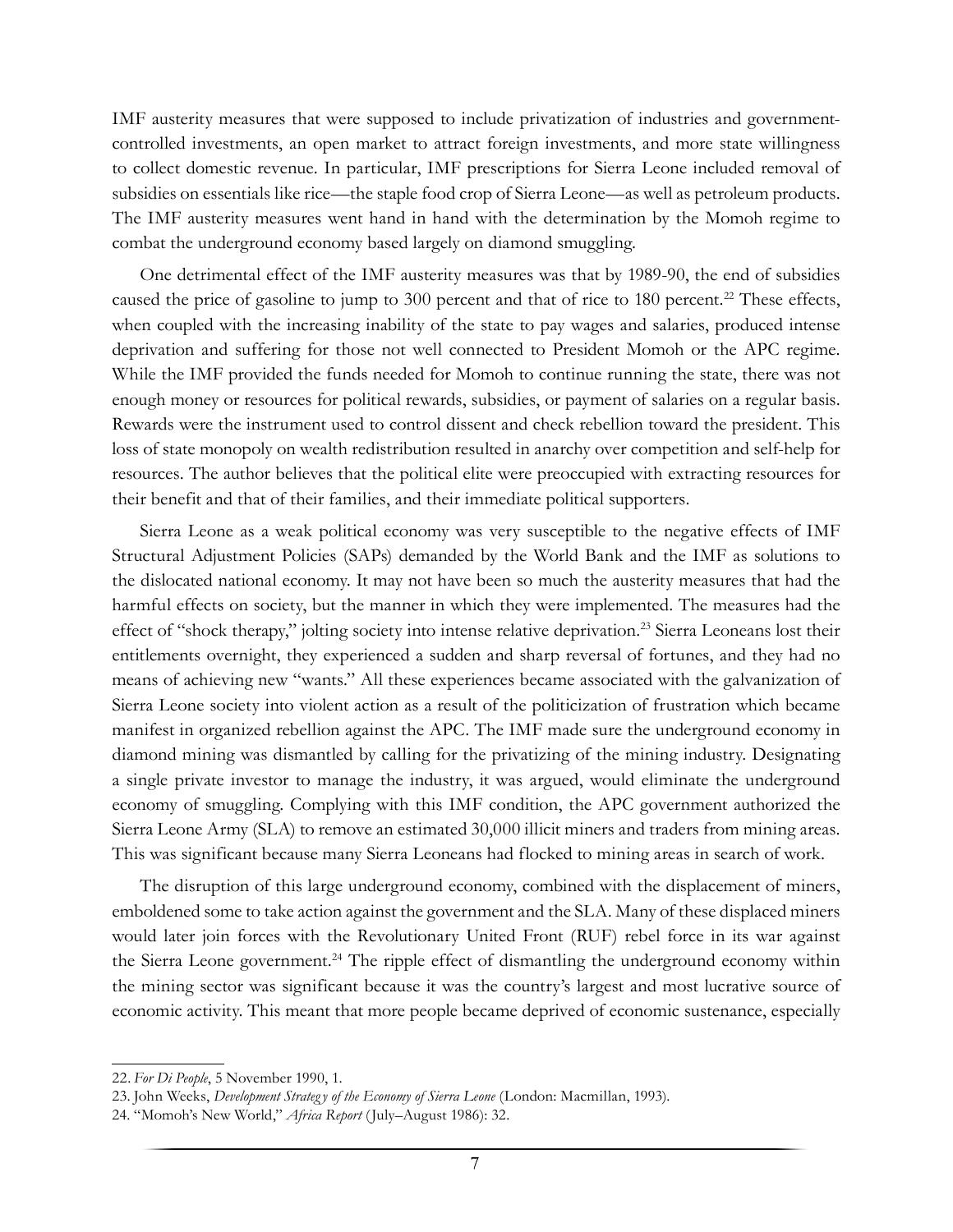those dependent on the displaced illicit miners. Second, another significant external precipitating factor was the regional one—the spillover of the Liberian civil war into Sierra Leone. The Liberian warlord Charles Taylor deliberately made it part of his policy objective to secure some of Sierra Leone's diamonds by joining forces with, and even financing the RUF, with the aim of taking over the diamond mines in Sierra Leone.<sup>25</sup> Together with the RUF, Taylor and his National Patriotic Front of Liberia (NPFL) would use Sierra Leone's diamonds as a source of financing for their insurgency.

In Sierra Leone in the 1980s, open economic comparison was widespread among groups such as between college graduates, politicians without college degrees, civil service workers who were not being paid for months, and the average laborer working on temporary jobs, among others. Graduates from the university, for instance, were angered at the fact that their higher level of education did not provide them any greater advantage or economic benefits compared to the ordinary laborer or petty trader. Instead, what they saw were the advantages of being well-connected to the ruling APC regime. The level of frustration among college graduates intensified as they saw individuals similar in educational levels doing far better economically because of their strong connections to the neopatrimonial system of the APC regime.<sup>26</sup> The level of grumbling, anger, frustration, occasional protests by student groups, and strikes by high school teachers, increased as the level of relative deprivation and economic misery became widespread among students, teachers, laborers, and college lecturers.

In the Sierra Leone political economy in general, the situation became increasingly desperate with the drastic decline or non-production of material goods, or the lack of access to them. Existential insecurity in food and healthcare in particular worsened, and with it the increase in crime, including banditry—organized bands of robbers targeting homes at night. In Sierra Leone during the 1960s and 1970s, it was not a problem to secure a high school or primary school teaching position, and the civil service still employed some college graduates. But, by the mid-1980s, such positions became very hard to find. Securing a public sector position also meant working for months without payment. In other words, employment opportunities plummeted in Sierra Leone prior to the civil war.<sup>27</sup> There were no doubt that the combination of an economy that had been in decline for a long time, and the implementation of IMF austerity measures by President Momoh, was the equivalent to experiencing a near depression in an economy that was already very sluggish.

The level of frustration in Sierra Leone was responsible for the eruption of violence against the APC in March 1991. Situations involving frustration, anger, and even intense deprivation, do not always follow with violence against the incumbent regime. In order for violence to be triggered, the frustration and anger has to be politicized and transformed into open rebellion. This therefore means that there should be political activists to spearhead the frustrated and angry citizens into rebellion against the incumbent regime. In the case of the Sierra Leone civil war, three individuals,

<sup>25.</sup> Earl Conteh-Morgan and Shireen Khadivar, "Sierra Leone's Response to ECOMOG: The Imperative of Geographic Proximity," in *Peacekeeping in Africa*, eds. Karl P. Magyar and Earl Conteh-Morgan (London: Macmillan, 1997).

<sup>26.</sup> Earl Conteh-Morgan and Mac Dixon-Fyle, *Sierra Leone at the End of the Twentieth Century: History, Politics, and Society* (New York: Peter Lang).

<sup>27.</sup> D. Keen, "Greedy Elites, Dwindling Resources, Alienated Youths: The Anatomy of Protracted Violence in Sierra Leone," *Internationale Politik und Gesellschaft 2*.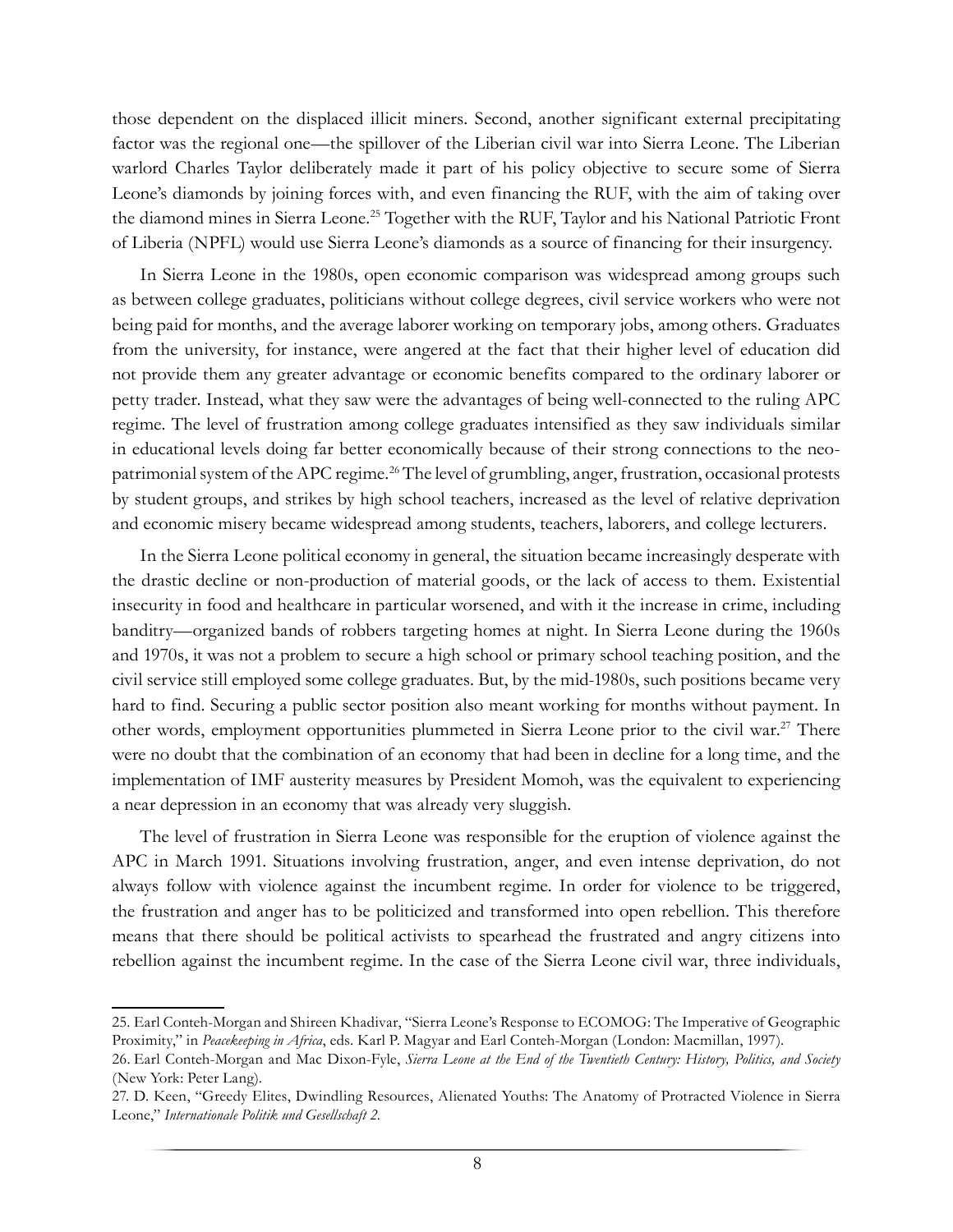Foday Sankoh, Abu Kanu, and Rashid Mansaray, spearheaded the rebel RUF war against the APC government.28 All three of them received insurgency training in Libya in 1987-1988. Following their return from Libya, the three worked hard recruiting, training, and politicizing other Sierra Leoneans who became the nucleus of the RUF. In addition, they also recruited combatants from neighboring Liberia and developed close ties with Liberia's rebel leader, Charles Taylor, and his NPFL. By 1989, the RUF and NPFL agreed to assist each other with fighters and military assistance, especially arms supplies.

#### **Conclusion**

In sum, the downward spiral of Sierra Leone's political economy and society from a stable political entity to state failure and collapse from the 1960s to the 1990s was due to a combination of factors. First was the corrupt practices by the political elite who were focused since the early days of independence on self-enrichment. This self-enrichment was strengthened by a massive increase in the informal economy based on smuggling, corruption, and embezzlement of state resources. In particular, the diamond industry was transformed into an integral part of the informal economy. The consequence was that formal state institutions that should be directly involved in development were starved of resources necessary for national development. The smuggling of diamonds contributed to the worsening of economic conditions despite increased extraction of diamonds and other minerals. The state and farmers lost further revenue from the fall in produce prices in the 1970s and 1980s. By 1973, the budgets of the public sector strained to meet current expenses, due largely to debts incurred by past governments.<sup>29</sup> Accordingly, by early 1980s the great expectations and aspirations that accompanied the early years of the APC regime had been transformed into disenchantment. By this time, the 1980s, bribery, nepotism, financial peculation had become institutionalized and systemic, and contributed greatly to the underdevelopment of the state. In fact, state institutions established by the government were used for the purpose of redistribution of resources to political supporters or party stalwarts. Jobs were selectively provided, thereby marginalizing many Sierra Leoneans. These corrupt practices directly led to the rapid deterioration of state institutions like the judiciary, the civil service, the police force, labor unions, chieftaincy, among many others.

It was an internal and external structural problem which intensified political grievances, deprivations, widespread misery, and eventually led to the implosion of Sierra Leone into full scale civil war. All classes of people experienced existential insecurity in the areas of food, health, transportation, and income. Both educated youth and the marginalized ones were affected. Many civil service workers lost their jobs as a result of the implementation of IMF austerity measures. Those who maintained their jobs were employed only in name because they would work for months without remuneration. School teachers were especially hard hit because they were not only poorly paid but they also went several months without any pay. It is not surprising that with all these frustrated and marginalized

<sup>28.</sup> E.G. Berman, "Arming of the Revolutionary United Front," *African Security Review* 10, no. 1 (2001).

<sup>29.</sup> Sierra Leone: Ministry of Finance, *The Budget of Sierra Leone* (Freetown, Sierra Leone: Ministry of Finance, 1994).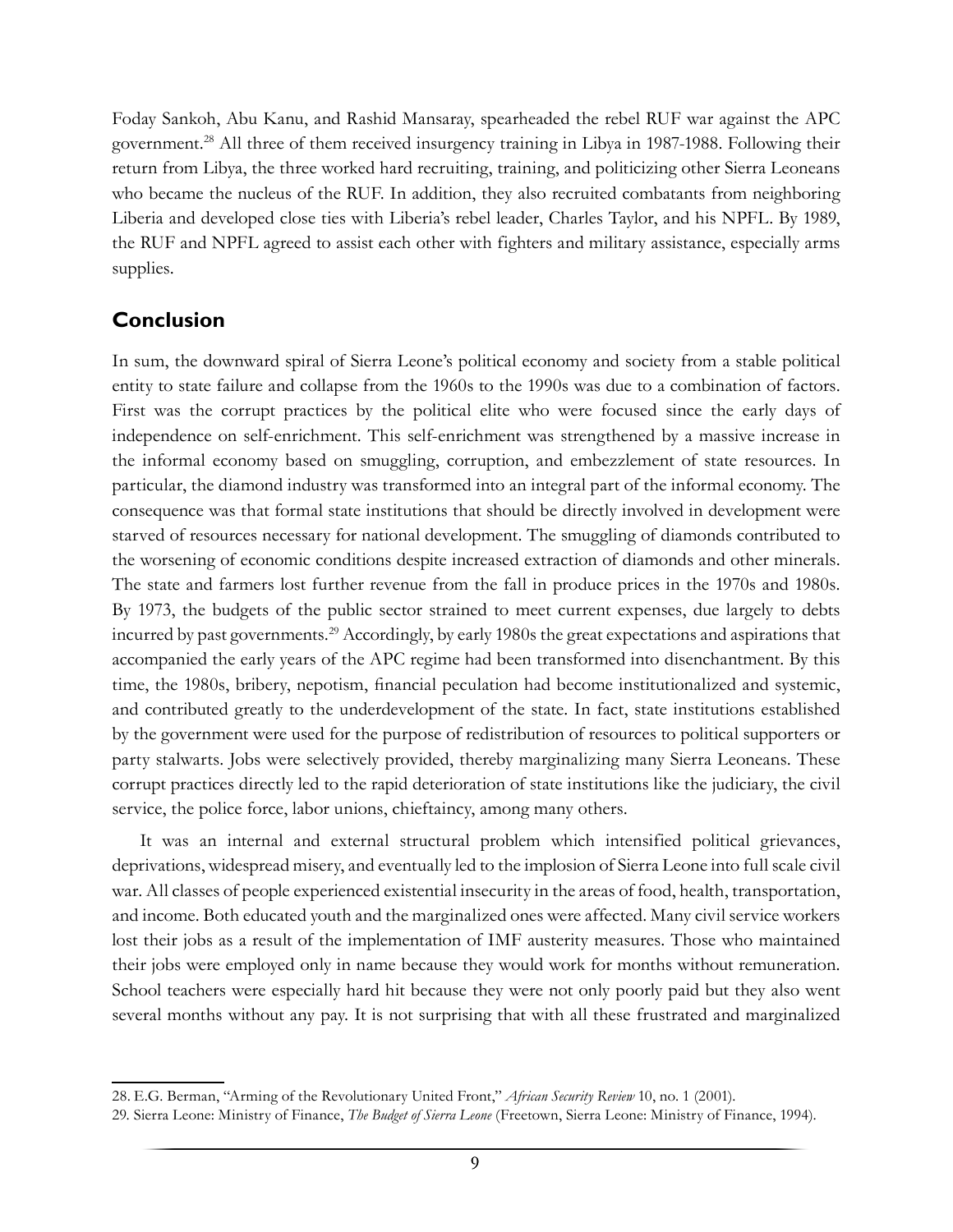citizens, it was easy for the RUF to recruit many Sierra Leoneans into its rebellion.30 In addition to the child soldiers that were forcibly recruited into the movement, there were also many participants that were law-abiding members of society, who either joined the RUF or gave them moral support. Finally, it is easy to focus on the RUF as the main source of the violence perpetrated on civilians during the war, but the SLA also carried out a great deal of violence. This was because, with the collapse of the patrimonial system and the lack of money to satisfy the army, the SLA became a predatory force on ordinary Sierra Leoneans. Soldiers, as well as RUF rebels, looted houses, engaged in extra-judicial killings, and terrorized society. During this time no institution existed to ensure personal security in Sierra Leone. Soldiers became so unprofessional they were referred to as *sobels*—meaning they were soldiers during the day and rebels at night looting houses and engaging in unnecessary violence.

In the 1990s in countries like Liberia and Sierra Leone, economic stagnation resulted in reduced levels of per capita income. This, coupled with the external imposition of the IMFs, SAPs became risk factors for civil strife. Population groups experienced deep poverty and widespread decremental deprivation. They were angry at their increased misery or the loss of the comfortable life they once had. That produced anger against the incumbent regimes which resulted in violence. Citizens became angry at the APC regime because of the loss of the economic quality of life they once had. The imposition in Sierra Leone of SAPs was viewed as sudden and resulted in a profound change in people's expectations. Individuals and groups were also deprived of new "wants" because of a decline or stagnation in resources or capabilities (means) to acquire them.

The Sierra Leone state in broad terms was weak because it:

- 1. Lacked the capacity to extract resources from its citizens.
- 2. There was a lack in government's effectiveness in provision of services (water, electricity, transportation, garbage collection, etc.)
- 3. Lack of effective control over the territory, or effective implementation of national policies through the Sierra Leone territory.

In sub-Saharan Africa in general, there was widespread and deep internal economic instability which became a crisis of regime legitimacy. There was a drastic fall in government revenues along with a disruption in the provision of public services.<sup>31</sup> These developments, especially economic deprivation because of the government's inability to pay the salaries of civil servants and other public sector workers, led to food insecurity and a lack of access to basic human needs. The deprivation suffered by public sector workers exacerbated structural violence because it intensified the corrupt practices within government institutions, which in turn affected the well-being of those dependent on the supply of public services. The precursor to civil strife began with an increase in petty crime, and escalated into robberies, and banditry. As the social contract, and expectations of citizens ceased to exist the likelihood of violent conflict increased.

<sup>30.</sup> K. Peters, *War and the Crisis of Youth in Sierra Leone* (Cambridge: University Press, 2011).

<sup>31.</sup> C. Magbaily Fyle, "The State and the Provision of Social Services in Sierra Leone Since Independence, 1961–1991," Senegal: Codesria, 1993.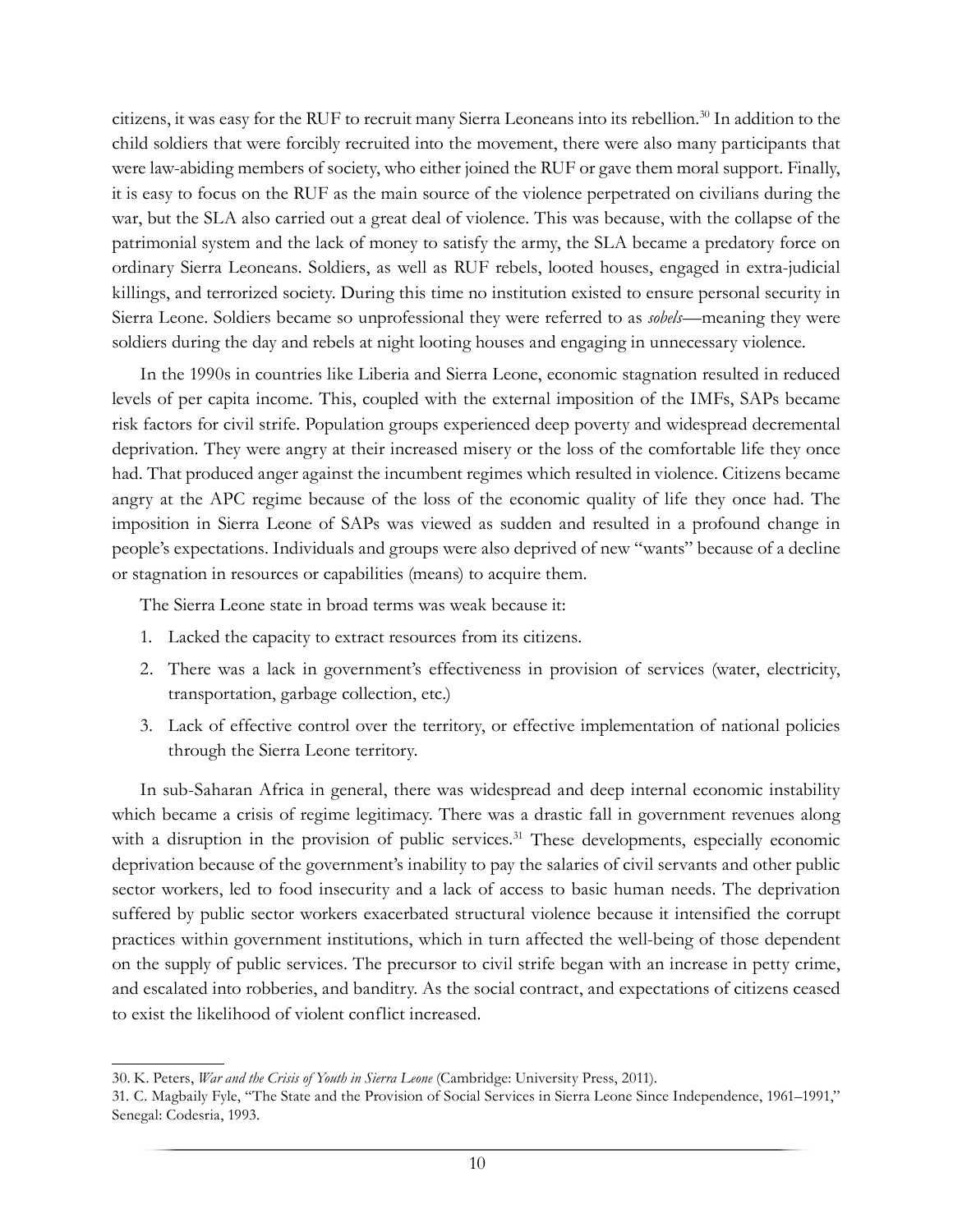Sierra Leone was impelled by increasing economic difficulties to turn to the IMF. Dismal economic failure was strongly associated with political crisis.

Severe economic weakness were due to:

- 1. An overvalued currency which worsens balance of payments problems;
- 2. Over-expenditure by the government accelerating the inflation rate; and
- 3. Intervention in agricultural markets which dampens the incentives for and resulted in low agricultural productivity and diminished exports farmers.

Finally, what made the situation of relative deprivation increasingly intolerable was the fact that the national economy of Sierra Leone, like those of most African states, is characterized by production for export, or focus on cash crops rather than for domestic consumption or emphasis on food crops. This situation is coupled with a government or regime that blatantly provides "wants" or luxuries for the few at the expense of the basic needs of the vast number of citizens, many of whom experience grinding poverty as a way of life. A contrast in society exists between conspicuous consumption (luxury cars, modern well-equipped homes, or latest electronic gadgets, etc.) and abject poverty, chronic unemployment, and a bleak future for the youth, exacerbated frustration, anger, and hostility toward the APC regime. Among African states during the late 1980s and the early 1990s, Sierra Leone had descended to the level of the least of developed states. Death rates were the highest in the world and life expectancy the lowest. Sierra Leone's economic woes, like those of other African states, were a combination of both internal and external systemic conditions. There were the negative effects of adverse terms of trade, the enormous economic burden of rising oil prices for cash-strapped and weak oil-importing nation, and the ever downward fluctuating value of raw materials for export, as well.